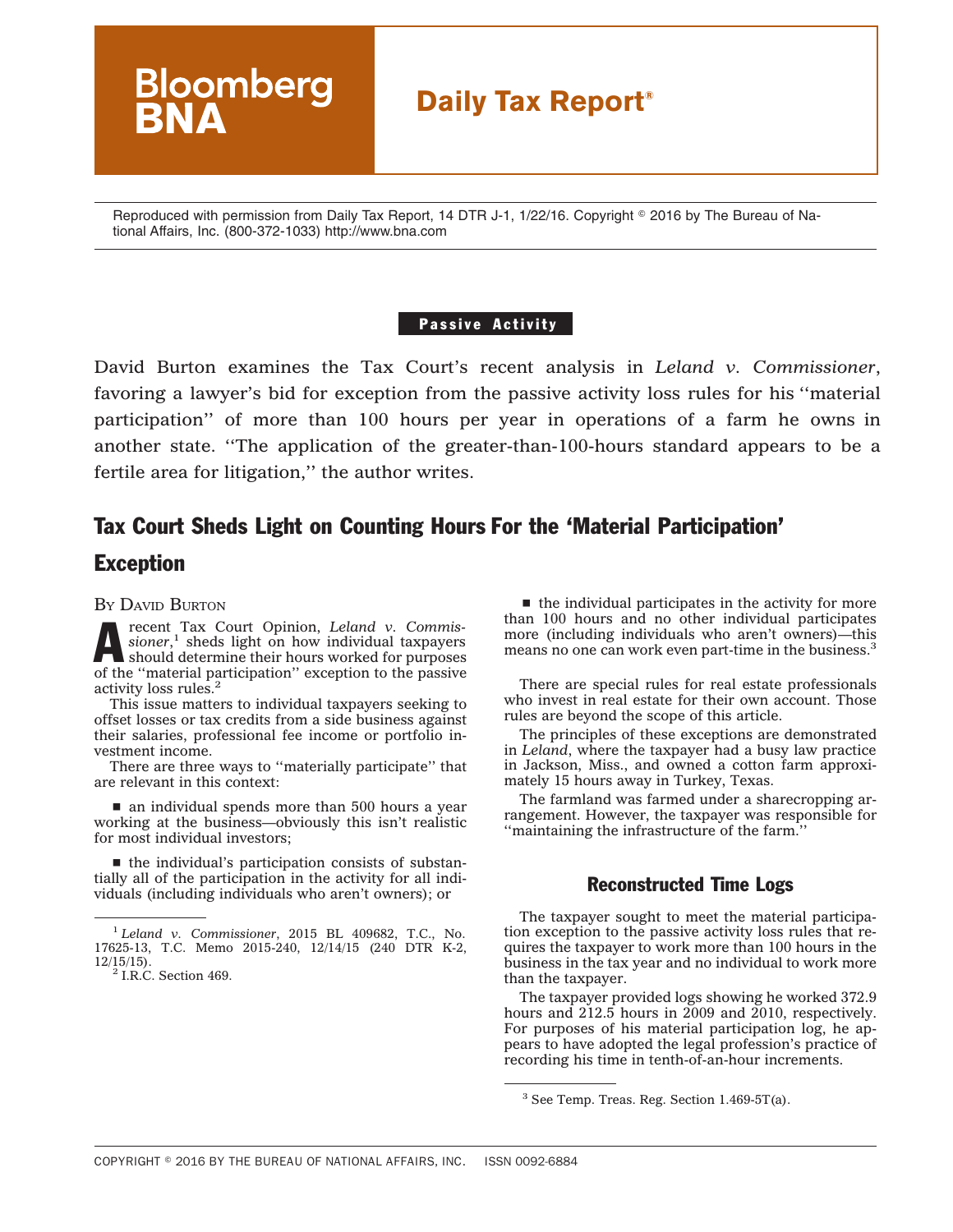The Internal Revenue Service's main objection was that the logs were reconstructed, rather than being prepared contemporaneously with the activity.

The court rebuffed that assertion, saying the taxpayer's ''reconstructed logs, his receipts and invoices related to farm expenses, and his credible testimony are all reasonable means of calculating time spent on farming activity.''

In this vein, the court explained:

Contemporaneous daily time . . . logs . . . are not required if the taxpayer is able to establish the extent of his participation by other reasonable means. Reasonable means may include . . . appointment books, calendars, or other narrative summaries. The phrase ''reasonable means'' is interpreted broadly .... However, a post-event ''ballpark guesstimate'' will not suffice. [Citations omitted.]

#### Travel Time Included

The court also considered the inclusion of the taxpayer's substantial travel time and determined that it was appropriate.

The IRS didn't dispute his inclusion of travel time in his reconstructed logs. The court said the facts established that his ''travel time was integral to the operation of farming rather than incidental. We are . . . satisfied the [taxpayer's] purpose in traveling long distance to and from Turkey, Texas, was not to avoid the disallowance'' under the passive activity loss rules. [Citations omitted.]

## The opinion's discussion shows how subjective the standard for inclusion of travel time as material

#### participation is.

The opinion's discussion above shows how subjective the standard for inclusion of travel time as material participation is: A taxpayer must persuade the arbiter that the travel was ''integral'' to the operation of the business and that the purpose of the travel wasn't to accrue hours to meet the material participation exception to the passive activity loss standard.

In addition, in the case at hand the taxpayer had to clear the hurdle of his sharecropper not spending more hours than him in the tax years in question. The court concluded the sharecropper worked 29-30 hours on the farm in 2009, which included 16 hours to harvest the cotton. The court didn't make a comparable conclusion for 2010 but cited the ''cotton did not develop in 2010'' and the sharecropper abandoned the crop.

The IRS could have tried to assert the sharecropping arrangement was a lease for federal income tax purposes. Leases are per se passive, regardless of the hours spent by a taxpayer working in the leasing business.<sup>4</sup> However, the Tax Court in a 1955 case held, and the Court of Appeals for the Second Circuit agreed, that sharecropping didn't generate rent,<sup>5</sup> meaning that a sharecropping arrangement isn't appropriately characterized as a lease for federal income tax purposes.

### Shooting Wild Hogs Versus Attending Church

Finally, the court deemed one activity to be material participation in the farming business even though some residents of Turkey, Texas, may view it as recreation:

he spends time building traps and baiting them with . . . Kool-Aid to lure [wild] hogs [, that damage the farm's fencing and drainage,] to a specific area, where he waits in a tripod stand with semiautomatic weapons in order to eradicate them.

Although the court determined exercising the taxpayer's Second Amendment right could be related to the farming business, exercising one of the First Amendment rights wasn't:

We have reduced the hours to subtract time [the taxpayer] listed for attending church in Turkey, Texas. Attending church is not part of the farm activity, and any hours spent either travelling to or at church cannot count towards the hours spent materially participating in the [farming] activity.

The facts of the case don't inform us as to whether the taxpayer logged his time in church as praying for rain for his cotton farm.

#### More Litigation to Come

The application of the greater-than-100-hours standard appears to be a fertile area for litigation. Less than two weeks after this Tax Court opinion was published, an individual filed a petition in the Tax Court challenging the IRS's disallowance of more than \$8.4 million in tax losses for 2011 and 2012, combined.

The losses stemmed from his ownership of a ranch for Akaushi beef cattle. The IRS disallowed the losses due to its determination that the taxpayer hadn't met the material participation standard.<sup>6</sup>

It isn't clear from the petition which of the seven possible ways of materially participating the taxpayer was<br>asserting he satisfied.<sup>7</sup> The petition does assert that the taxpayer spent more than  $100$  hours in each of 2011 and 2012 working on the ranch. Such an assertion suggests that this taxpayer, like the lawyer/cotton farmer in the Tax Court case discussed above, is trying to satisfy the greater-than-100-hours standard.<sup>8</sup>

However, the petition goes on to assert that the taxpayer ''approved of hiring of employees and consultants'' for the ranch. If there were employees or consultants working on the ranch in the years in dispute, then they would have each had to have worked fewer hours than the taxpayer did in those years in order for the taxpayer to satisfy the greater-than-100-hours standard.<sup>9</sup> That fact isn't included in the petition.

 $4$  I.R.C. Section  $469(c)(2)$ . There is an exception, not applicable in this instance, for real estate leasing engaged in by real estate professionals. I.R.C. Section  $469(c)(7)(A)$ .

<sup>5</sup> *Webster Corp. v. Commissioner*, 25 T.C. 55, 61

<sup>&</sup>lt;sup>6</sup> Koch v. Commissioner, redacted petition, T.C., Docket No. 31957-15 (12/23/15) (02 DTR K-1, 1/5/16).

See Temp. Treas. Reg. Section 1.469-5T(a).

 $8$  Temp. Treas. Reg. Section 1.469-5T(a)(3).

<sup>&</sup>lt;sup>9</sup> See id. ("the individual participates ... not less than the participation of any other individual (including individuals who are not owners of interests in the activity)'').